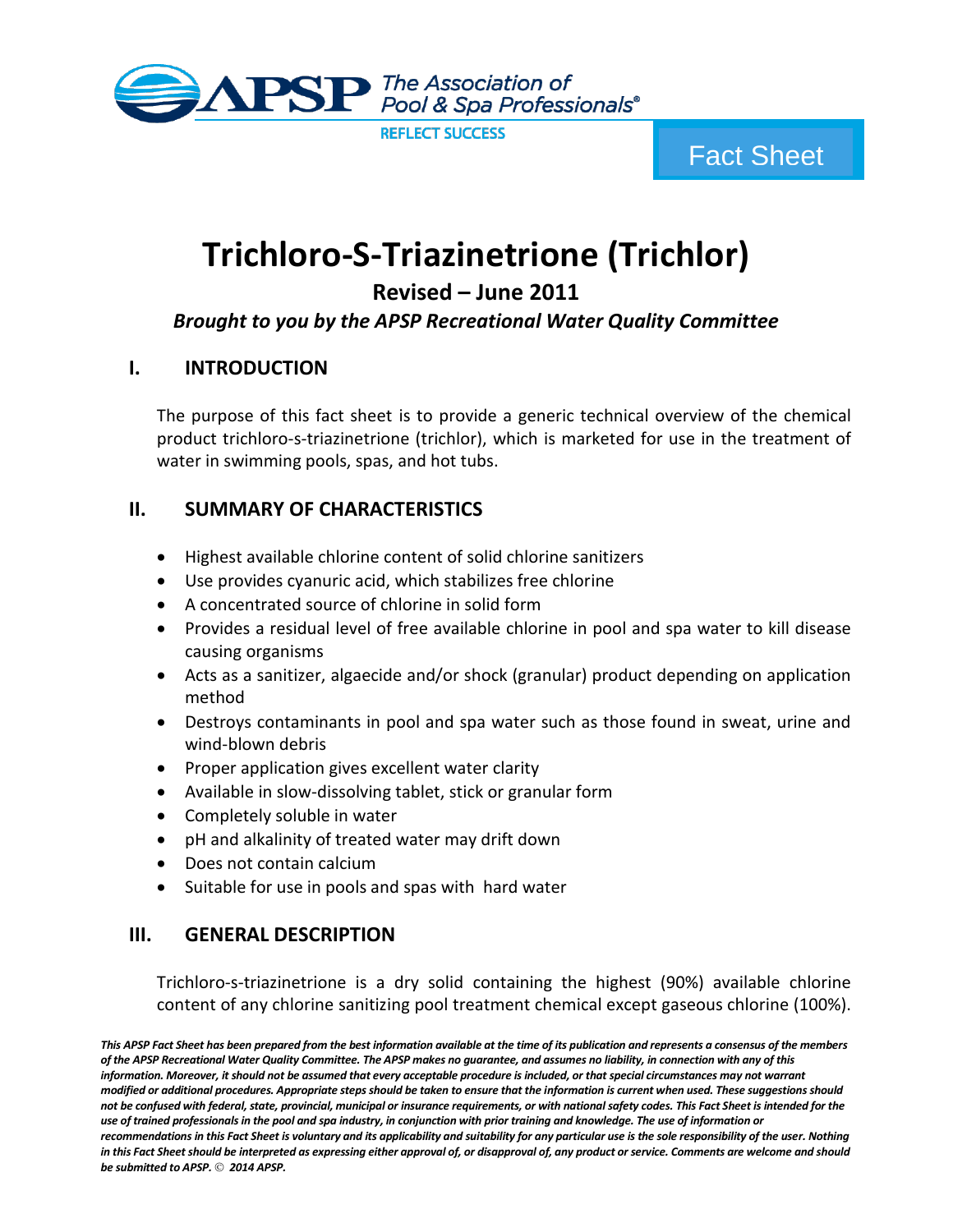

This chemical is also known as trichloroisocyanuric acid or trichlor for short. Trichloroisocyanuric acid is an EPA-registered pesticide sold for use as a sanitizer for pools and spas.

Trichlor is soluble in water, forming hypochlorous acid and hypochlorite ion or free available chlorine (FAC). Hypochlorous acid is more effective as a biocide than hypochlorite ion. The relative amounts of hypochlorous acid and hypochlorite will depend on pH. Therefore, always maintain the pH between the recommended values of 7.2 and 7.8. The biocidal properties of trichlor are due principally to hypochlorous acid, which kills bacteria, algae, and other microorganisms. Because a residual level of FAC can be maintained with the use of trichlor, it is classified as a primary sanitizer.

Trichlor is sold in tablet, stick and granular forms. These forms provide several simple and convenient ways to chlorinate pools and spas continuously. Trichlor tablets, sticks, and granules are completely soluble in water and do not generate insoluble solids. Also, trichlor does not contribute to scaling. Thus, the trichlor products are suitable for hard water. Trichlor is typically sold by the manufacturer as a granular product with 99% purity. Trichlor tablets, the most common form, are usually made from the unadulterated granular product and will contain at least 0.90 lb available chlorine per pound of product. This is equivalent to 0.9 lb of gaseous chlorine and is the reason that the label indicates that the product contains 90% available chlorine. Trichlor products are available with additives which may provide additional benefits to the user. However, it is important to note that if additives are mixed with the product, the available chlorine will be less than 90%. The available chlorine content is provided on product labels.

In addition to its use as a primary sanitizer, trichlor can perform additional water treatment functions to control algae and to oxidize contaminants and chloramines. If the proper concentration of free chlorine  $(1.0 \text{ ppm} - 4.0 \text{ ppm})$  is maintained in the pool with trichlor, the swimming pool water will be properly sanitized, that is, the bacteria will be killed fast enough to control their populations in the pool water. The free chlorine concentration for spas should be  $2.0 - 5.0$  ppm. The free chlorine generated from trichlor helps provide clear water by killing algae and by destroying organic matter that will cloud the water if allowed to accumulate. Chloramines, the most common cause of unpleasant odors, can be reduced by the action of free chlorine.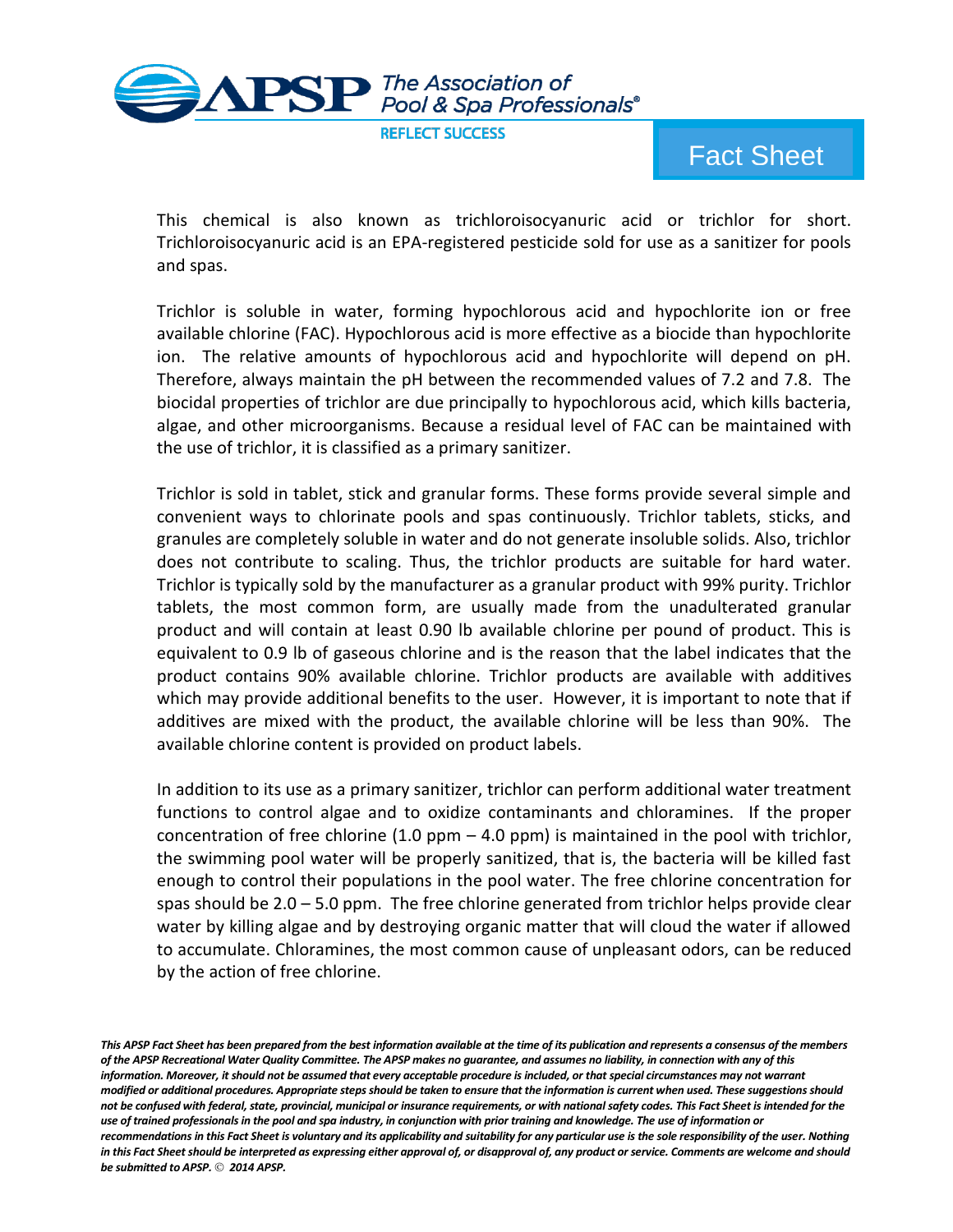

**REFLECT SUCCESS** 

Fact Sheet

When trichlor is used 0.6 ppm of cyanuric acid is added to the water for each ppm of available chlorine added. A certain amount of cyanuric acid (usually within the range of 30 ppm – 50 ppm) is necessary to protect outdoor pools from degradation by sunlight. When the recommended level of cyanuric acid is maintained, it slows down the degradation of free chlorine by sunlight and enables the free chlorine to last 3 - 4 times longer than free chlorine in outdoor pools without cyanuric acid. The effect of cyanuric acid on slowing the oxidation of organics, kill rates of bacteria, viruses and algae has been demonstrated, primarily in controlled laboratory studies.

Cyanuric acid is a very stable molecule and does not readily degrade in swimming pools and spas. If the cyanuric acid level exceeds the APSP maximum of 100 ppm, it is recommended to perform a partial drain and refill. Draining has the advantage of removing contaminants that have built up through use of the pool or spa and is recommended as a periodic practice for all pools and spas to control the total dissolved solids.

## **IV. APPLICATION**

The ways that trichlor products are used depend upon the purpose of application and the product form. The EPA registered product label will have explicit use instructions that describe how to apply the material for specific application purposes. Application methods will depend upon the product form (tablets, sticks or granules) being used and can range from broadcasting to skimmer feeding to the use of tablet feeders or floater feeders. Those requirements will be explained on each label.

The amount of product to be used or dispensed depends upon the specific application and the volume of water being treated. For example, in routine sanitizing use, the objective is to maintain a residual available chlorine (FAC) concentration of 1.0 ppm  $-$  4.0 ppm for pools and 2.0 ppm – 5.0 ppm for spas. The label use instructions will explain how to determine a typical dosage for the water volume to be treated. Label use instructions will similarly define dosage requirements for other product applications such as oxidation, shock treatment or superchlorination.

The requirements for pool water testing in the application of trichlor based products should be indicated on the product label. The primary parameter to be tested is the level of FAC in the water. The choice of testing methods will vary depending on the type of pool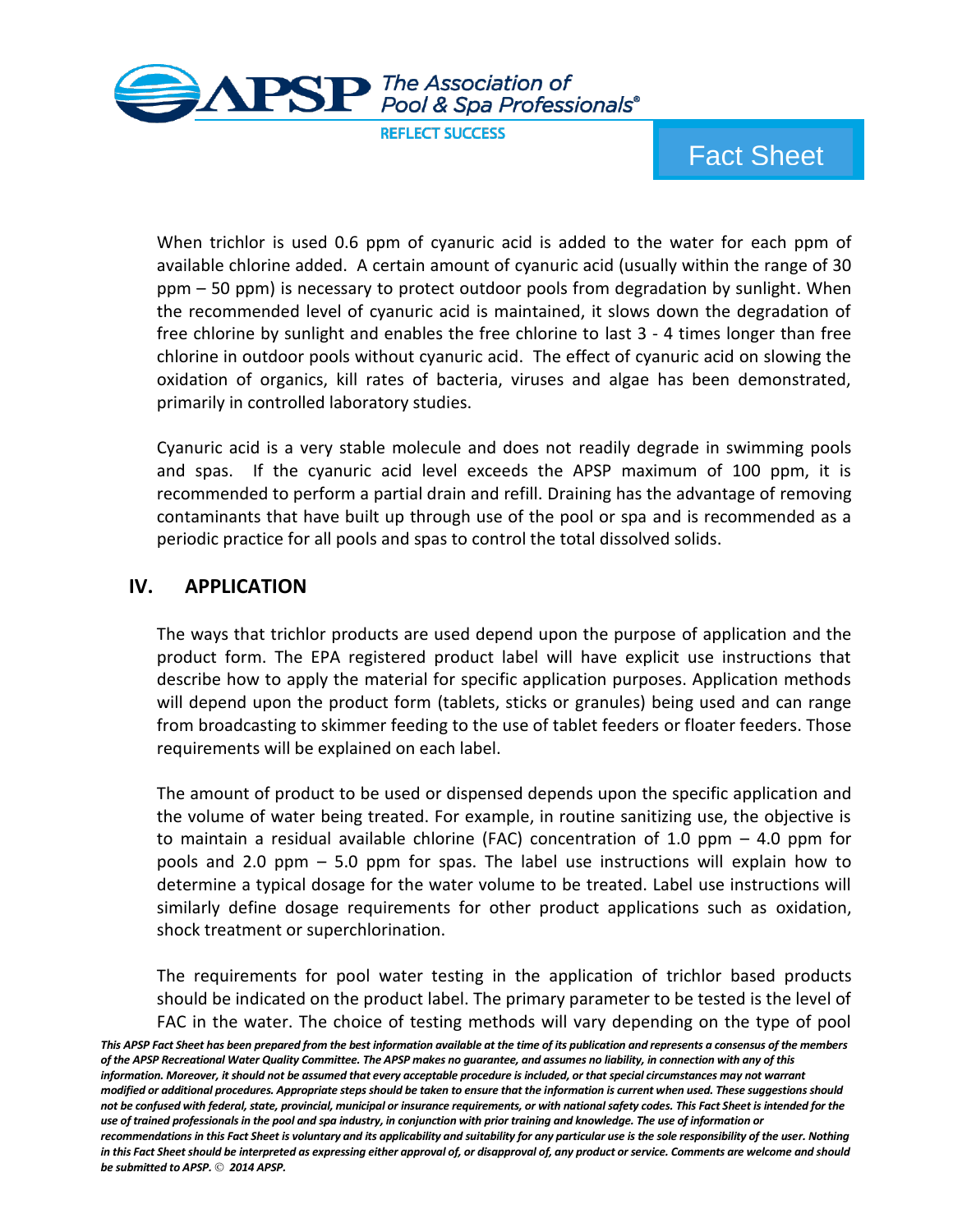

(residential or commercial) and local regulations and standards. The product label should recommend that the pool water quality be properly balanced. This requires testing of the pool water balance parameters of pH, alkalinity, calcium hardness, and stabilizer (i.e., cyanuric acid).

In white plaster pools, granular trichlor is often used to treat black algae that commonly grow in the cracks and crevices of the pool surfaces. Granular trichlor should not be used in vinyl-lined pools for this purpose because it dissolves very slowly. As a result, bleaching of the vinyl liner will occur.

## **V. PRECAUTIONS**

In order to safely use and handle trichlor products, all individuals involved in their manufacture, distribution, sale, use should be trained and knowledgeable about their properties. Safety information is available on the product label, product MSDS (Material Safety Data Sheet), and manufacturer's training materials. This safety information will include product and packaging disposal instructions and spill response information.

Trichlor is a dry solid with strong oxidizing properties. It is stable when stored in a cool, dry, ventilated area and not contaminated by other chemicals such as acids or easily oxidizable materials. Trichlor, in the solid form, shall not be mixed with other pool chemicals including other chlorinating agents. Partially empty packages must not be consolidated, as this could result in dangerous mixing with incompatible dry chlorinating agents having a similar appearance.

*CAUTION: If mishandled, improperly stored, or contaminated, trichlor products can become unstable and dangerous, as is the case in general with chlorinating agents.* Fire, explosion and/or evolution of toxic gasses could result, depending on the nature and amount of the contaminant.

As with any oxidizer, trichlor can oxidize metals and may result in staining of pool and spa surfaces.